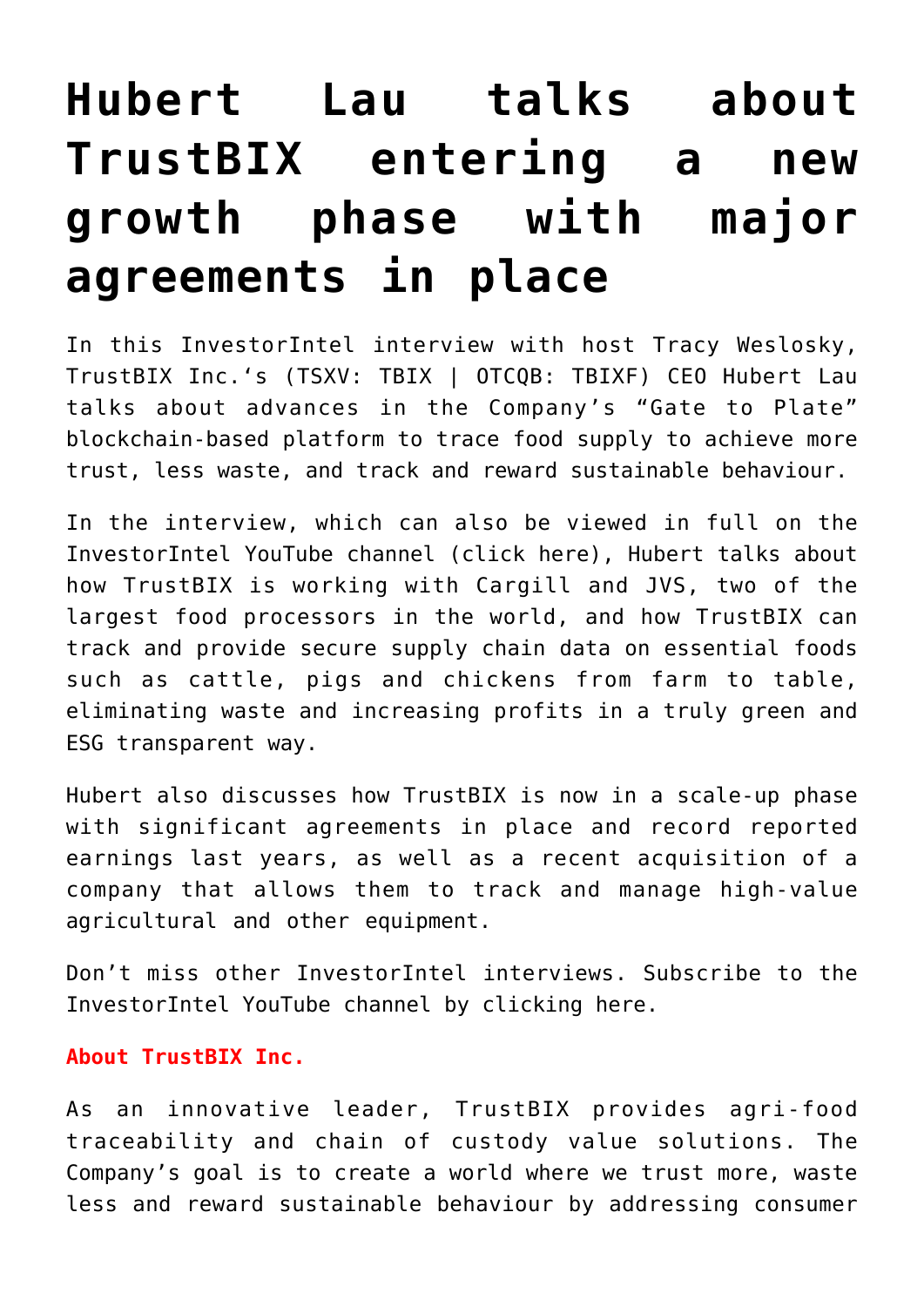and agri-food business demands. The proprietary platform, BIX (Business InfoXchange system), is designed to create trust without compromising privacy through innovative, blockchainderived use of technology and data. By leveraging BIX and its unique use of incentive solutions, TrustBIX delivers independent validation of food provenance and sustainable production practices within the supply chain – Gate to Plate®.

ViewTrak Technologies Inc., a wholly owned subsidiary, provides a suite of hardware and software solutions to the livestock industry in Canada, United States, Mexico and China, such as Auction Master Pro, Market Master, Feedlot Solutions and pork grading probes.

The Company's Insight technology offers an edge-to-enterprise supply chain solution that brings asset situational awareness to dealers, equipment fleets, and civil construction managers. The platform allows for the tracking, protection, and identification of movement of assets using self-powered and self-reporting cellular tags and cloud-based suite of tools.

To learn more about TrustBIX Inc., [click here](https://www.trustbix.com/)

*Disclaimer: TrustBIX Inc. is an advertorial member of InvestorIntel Corp.*

This interview, which was produced by InvestorIntel Corp., (IIC), does not contain, nor does it purport to contain, a summary of all the material information concerning the "Company" being interviewed. IIC offers no representations or warranties that any of the information contained in this interview is accurate or complete.

This presentation may contain "forward-looking statements" within the meaning of applicable Canadian securities legislation. Forward-looking statements are based on the opinions and assumptions of the management of the Company as of the date made. They are inherently susceptible to uncertainty and other factors that could cause actual